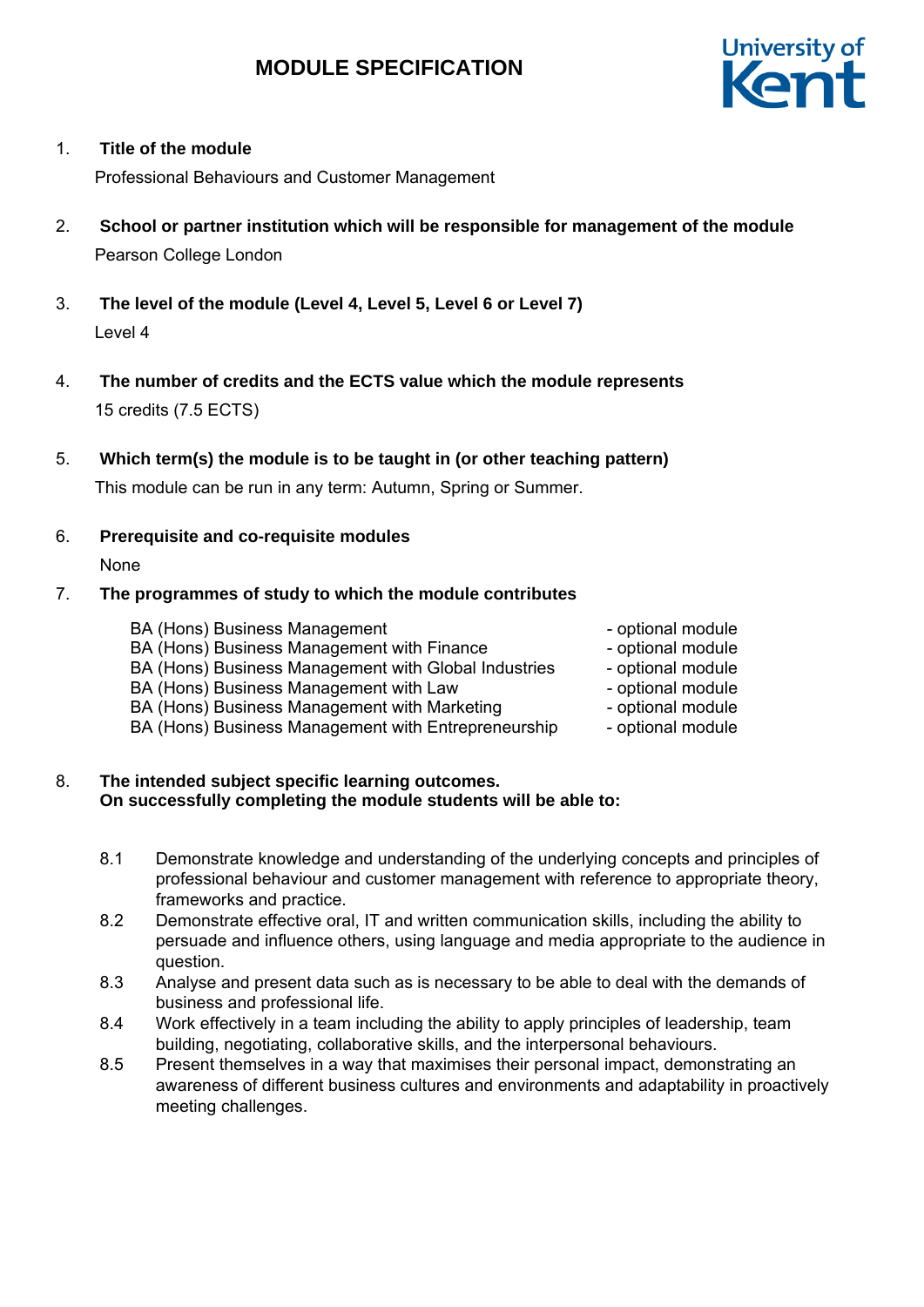

# 9. **The intended generic learning outcomes.**

# **On successfully completing the module students will be able to:**

- 9.1 Demonstrate an ability to exercise personal responsibility.
- 9.2 Collaborate with others and demonstrate an ability to provide feedback to colleagues and receive feedback from colleagues.
- 9.3 Evaluate different approaches to solving problems.

# 10. **A synopsis of the curriculum**

# **Module Aims**

This module aims to develop in students those skills highly valued by employers and essential for the self-employed if they are to succeed in business. It also aims to inculcate in students an awareness of their social and professional responsibilities in addition to empowering them to succeed individually. Though also addressed pervasively across the degree course, a number of these areas are specifically addressed in this level 4 module. The module also explores customer focus and service, complementing the professional skills element of this module, and the sales management component of the level 4 Principles of Business module.

### Overview of syllabus

- 1. Effective communication
- 2. Workplace ethics, culture and professional behaviour
- 3. Project and time management
- 4. Client relationship management
- 5. Team-working and managing meetings
- 6. Interpersonal behaviour
- 7. Analysis and effective presentation of quantitative and qualitative data
- 8. Understanding the business and commercial environment
- 9. Core IT skills (eg, Excel, Word, PowerPoint, Google)
- *10.* Social entrepreneurship and *pro bono* / development activity in a corporate environment
- *11.* Effective customer management and the financial considerations of selling
- *12.* Principles of successful selling and negotiation
- *13.* The importance and practice of "selling through others"

# 11. **Reading list (Indicative list, current at time of publication. Reading lists will be published annually)**

- Anderson, Lydia & Bolt, Sandra (2014) Professionalism : skills for workplace success. 3rd ed. Pearson Education
- Jobber, Lancaster, *"Selling & Sales Management",* Pearson (latest edition)
- Tanner, Honeycutt, Erffmayer, "Sales Management", Pearson (latest edition)
- Solomon, Bamossey, Askegaard, Hogg, "Consumer Behaviour", (latest edition)
- Sales Management. Simplified. The Straight Truth About Getting Exceptional Results from Your Sales Team. (2015). Weinberg. Amacom
- Start With Why: How Great Leaders Inspire Everyone To Take Action. (2011). Sinek, S.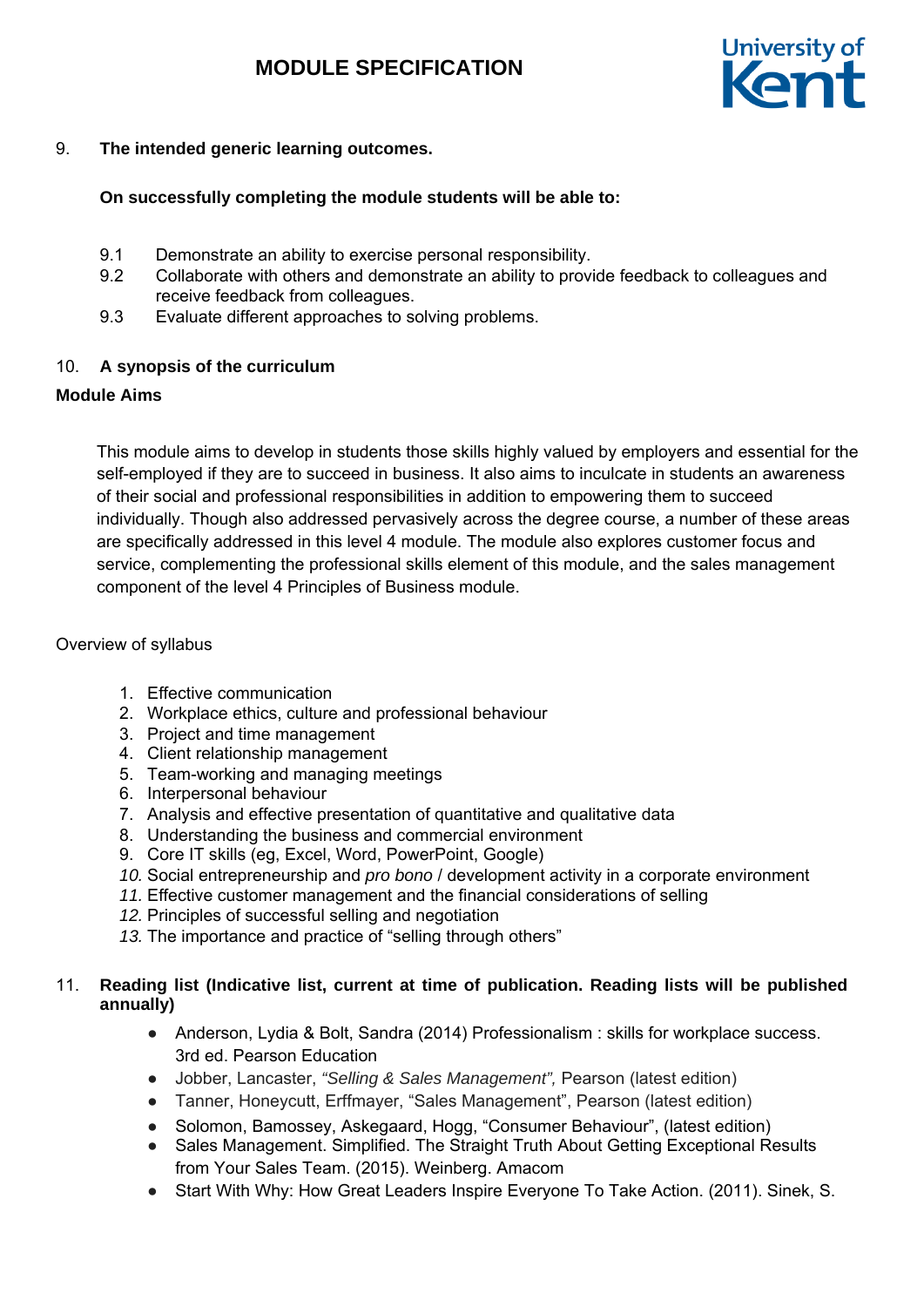

Penguin

- Influence: The Psychology of Persuasion. (2007). Cladini, R, B. Harper Business
- Customer Relationship Management: Concepts and Technologies. (2015). Buttle, F. & Maklan, S. 3rd ed. Routledge
- The Ten Principles Behind Great Customer Experiences (Financial Times Series). (2012). Watkinson, M. FT Press (latest edition)
- Crisan, C, & Borza, A 2012, 'Social Entrepreneurship and Corporate Social Responsibilities', International Business Research, 5, 2, pp. 106- 113

Students will be directed to a multiplicity of complementary materials from industry, to complement the academic materials.

# 12. **Learning and teaching methods**

As its title suggests, this module is about developing professional behaviours, attitudes, as well as client and selling focus. As such, the learning strategy employed is a mixture of workshop-based teaching interventions and student reflection.

Over the course of the module, there will be ten 3 hour workshops, in which students will explore each aspect of the syllabus within the context of a realistic case study scenario.

Students will then be encouraged to reflect on the relevant area and identify an opportunity through which they can demonstrate the relevant skill / competency / ethical commitment.

- Scheduled Hours: 30
- Placement Hours: 00
- Independent Study Hours: 120
- Total Study Hours: 150

### 13. **Assessment methods**

#### 13.1 Main assessment methods

The module is assessed through:

- a 15 minute group-assessed team meeting (25% of overall grade); and
- a coursework assignment of 1,800 words, consisting of an in-tray exercise where learners carry out a number of tasks on a related theme, including a 400 word critical reflection on the group work and how the skills and knowledge learnt there apply to the theme of the coursework. The coursework might include the following: a customer-focussed task; a task based on problem-solving and/or analysis; and/or a self-appraisal (75% of overall grade).

A student must pass the *coursework* element of assessment to pass the module.

### 13.2 Reassessment methods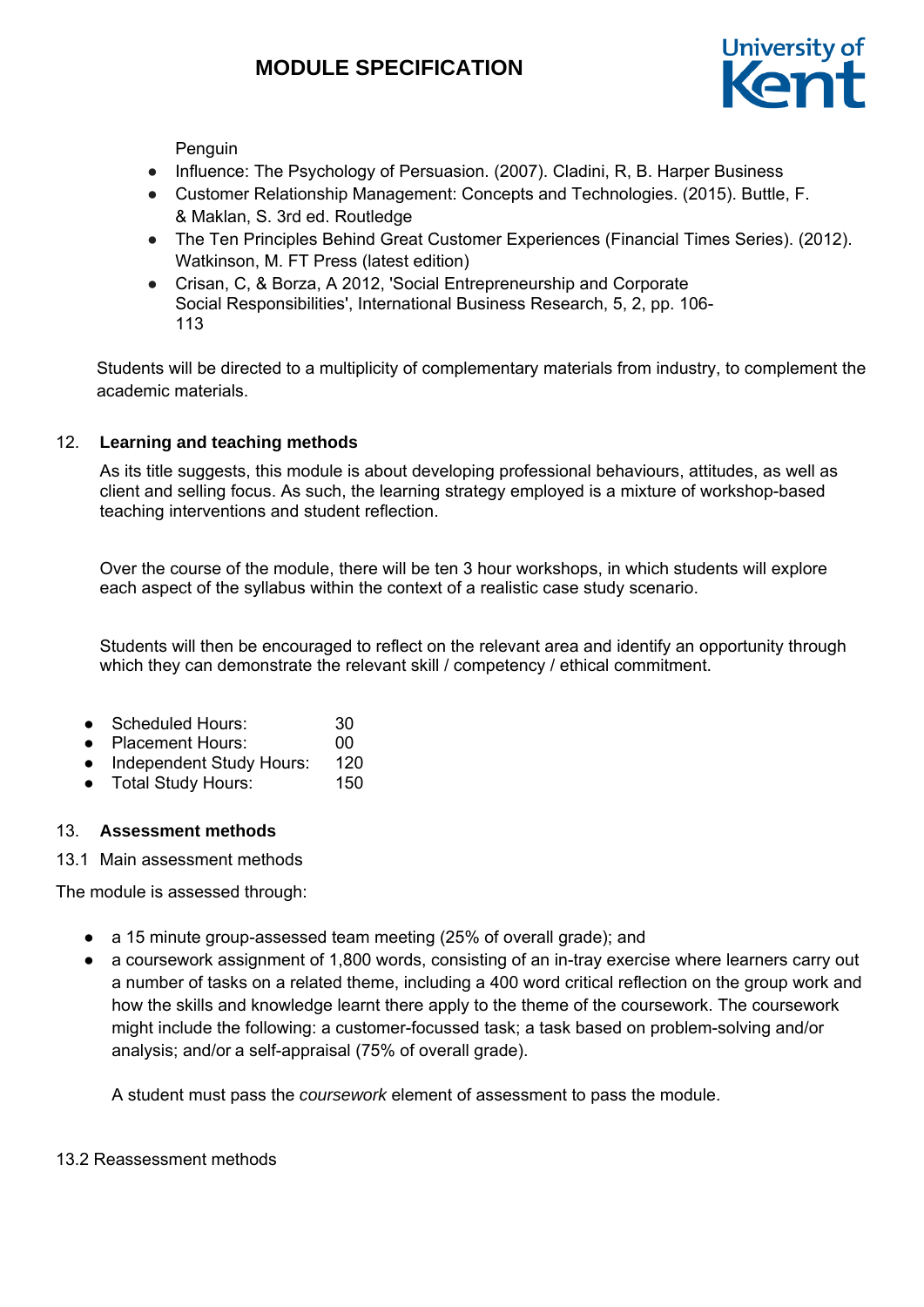

# 14. **Map of module learning outcomes (sections 8 & 9) to learning and teaching methods (section12) and methods of assessment (section 13)**

| <b>Module</b><br>learning<br>outcome                  |                           | 8.1          | 8.2          | 8.3          | 8.4          | 8.5                | 9.1          | 9.2          | 9.3                |
|-------------------------------------------------------|---------------------------|--------------|--------------|--------------|--------------|--------------------|--------------|--------------|--------------------|
| Learning/<br>teaching<br>method                       | <b>Hours</b><br>allocated |              |              |              |              |                    |              |              |                    |
| <b>Private Study</b>                                  | 120                       | $\mathbf{x}$ | $\mathbf{x}$ | $\mathbf{x}$ | $\mathbf{x}$ | $\pmb{\mathsf{x}}$ | X            | $\mathbf{x}$ | X                  |
| workshop                                              | 30                        | $\pmb{\chi}$ | X            | $\mathbf{x}$ | $\pmb{\chi}$ | $\pmb{\mathsf{x}}$ | $\pmb{\chi}$ |              | $\mathbf x$        |
|                                                       |                           |              |              |              |              |                    |              |              |                    |
| <b>Assessment</b><br>method                           |                           |              |              |              |              |                    |              |              |                    |
| Coursework<br>assignment<br>$(1,800$ words)           |                           | $\pmb{\chi}$ | X            | $\mathbf{x}$ | $\pmb{\chi}$ | $\pmb{\mathsf{x}}$ | X            | $\mathbf{x}$ | $\pmb{\mathsf{x}}$ |
| Group-<br>assessed<br>team<br>meeting (15<br>minutes) |                           |              |              |              | $\mathbf{x}$ | $\pmb{\mathsf{x}}$ | $\mathbf{x}$ | $\mathbf{x}$ | $\mathbf{x}$       |

### 15. **Inclusive module design**

The School/Collaborative Partner *(delete as applicable)* recognises and has embedded the expectations of current equality legislation, by ensuring that the module is as accessible as possible by design. Additional alternative arrangements for students with Inclusive Learning Plans (ILPs)/ declared disabilities will be made on an individual basis, in consultation with the relevant policies and support services.

The inclusive practices in the guidance (see Annex B Appendix A) have been considered in order to support all students in the following areas:

a) Accessible resources and curriculum

b) Learning, teaching and assessment methods

### 16. **Campus(es) or centre(s) where module will be delivered**

Pearson College London

### 17. **Internationalisation**

Students taking this unit will be learning skills that are essential to a global context and required in the international context of a corporate business as well as for self-employed operating in an increasingly open world. The module also explores customer focus and service, as well as sales management components, which will be taught using examples and case studies which take place in an international context.